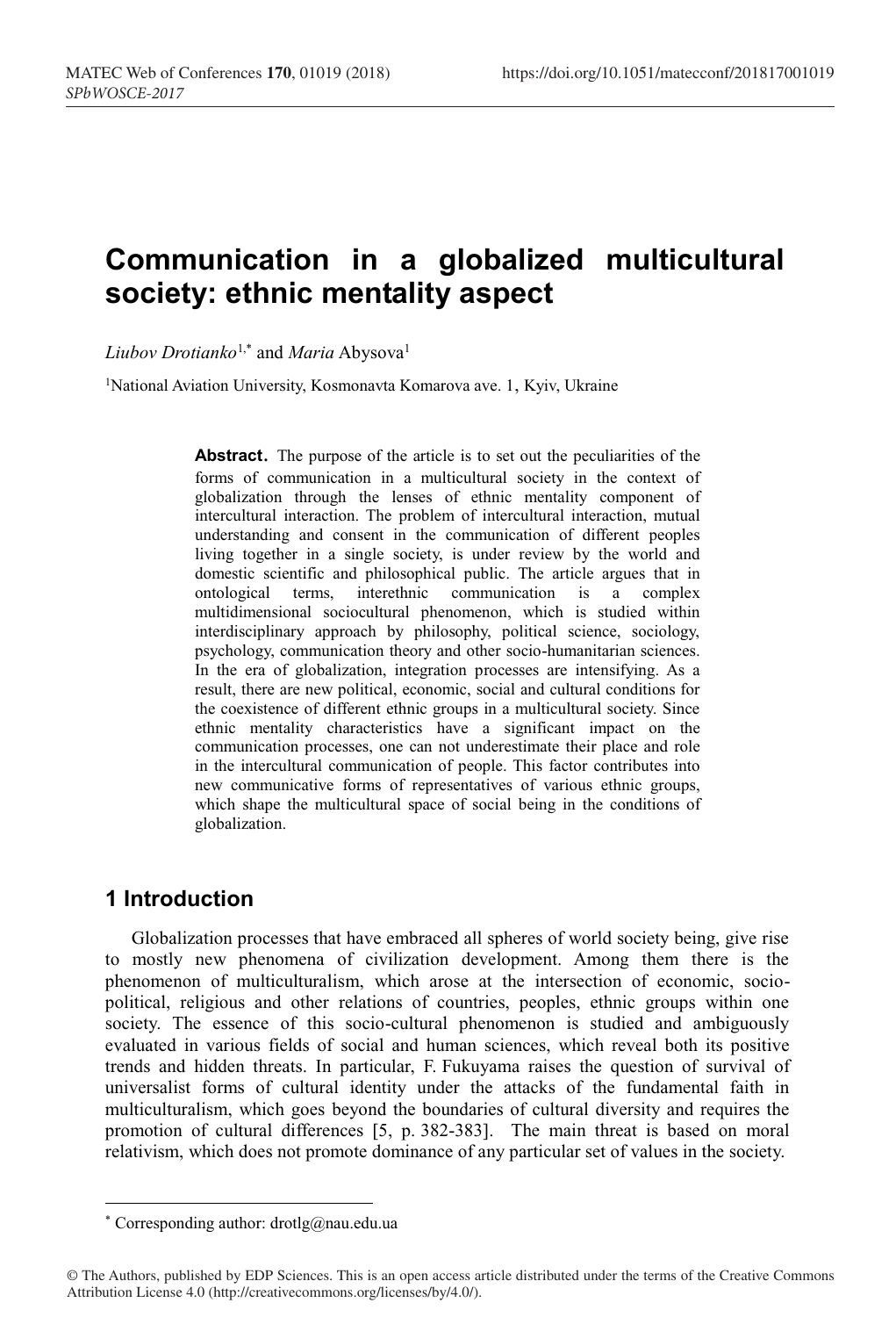The dangers implied in the multiculturalism for a nation state are being studied by a Russian scientist N. Polyakova. In particular, she points out to two of them. Relying on human rights, primarily on the right to travel, different ethnic groups require transparent borders and the right to be present and to live within any national-state formations. In addition, multiculturalism both as a principle and a practice may have a negative impact on the socio-cultural space of the national state. Immigrant ethnic and religious minorities protect their culture and identity, which prevent and sometimes encourage them for an active protest against assimilation. Predictably, this state of affairs result in artificial gaps and disruptions of the homogeneous cultural and normative space of the national-state [6, p. 369], and ultimately – to political conflicts on the ethnic-cultural and religious grounds.

A multicultural society, therefore, is not a simple coexistence of individuals with different ethnic origins, but a social system within which ethnic social structures are viewed as a part of the social structures of a society. A multicultural society is not harmonious by definition. It quickly becomes controversial if it encounters different cultural groups, whose position is aggravated by social inequality. In this regard, the problem of the balance between class, ethnic, national and state interests, taking into account the factor of ethnic mentality is debatable.

#### **2 Materials and methods**

The multidimensionality of the ethnic mentality revealed in the process of communication requires a wide set of methodological settings and principles of the analysis of sociocultural phenomena: - the principle of ideological and theoretical continuity, which allows exploring the the socio-genesis of ethnic groups and nations and the communicative forms of their interactions that are correlated with it; - the principle of concreteness, orienting towards the identification of the ontological foundations of the forms of communications among ethnic groups and nations; - the principle of historicism, aimed at the analysis of communicative phenomena in the context of their ethnic mental changes.

A variety of methods used in this socio-philosophical study include: - the method of comparative philosophical analysis, regarding the correlation of the results of genesis of ethnic groups and nations and communicative forms appropriate to it; - the method of synthesis, which allows to generalize the material obtained in the study with the factors of communication caused by globalization;- the method of historical and philosophical reconstruction, within which scientific scientific concepts of the results of the genesis of mentality of ethnic groups and nations, change the very nature of communication among them.

The theoretical and methodological bases are works written by М. Nussbaum, S. Benhabib, N. Bissoondath, С. Castles, J. Ceaser, I. Clark, J. Clifford, R. Cox, N. Glazer, D. Hollinger, W. Kymlicka, D. McGhee, С. McKenzie, J. Levy, L. Lippmann, C. Troy, C. Trotman, R. Robertson., J. Zubrzycki, M. Wieviorka and others that reveal the conceptual foundations of globalization and multiculturalism, the phenomenon of glocalisation and the theory of regionalism; trends in the development of transnational cultural space (F. Kessidi, А. Panarin, А. Utkin, М. Epshteyn, V. Der Zee, M. Miville, J. A. Banks); the concept of the Information society, according to which acceleration and globalization of communication processes take place at the new stage of society's development (D. Bell, М. Castells, А. Тоffler, F. Webster, M. Poster).

Since ethnic culture is inseparable from its language, the methodology of philological and semiotic analysis has been required (М. Bakhtin, А. Wierzbicka, Yu. Lotman, R. Bart, G. Hofstede).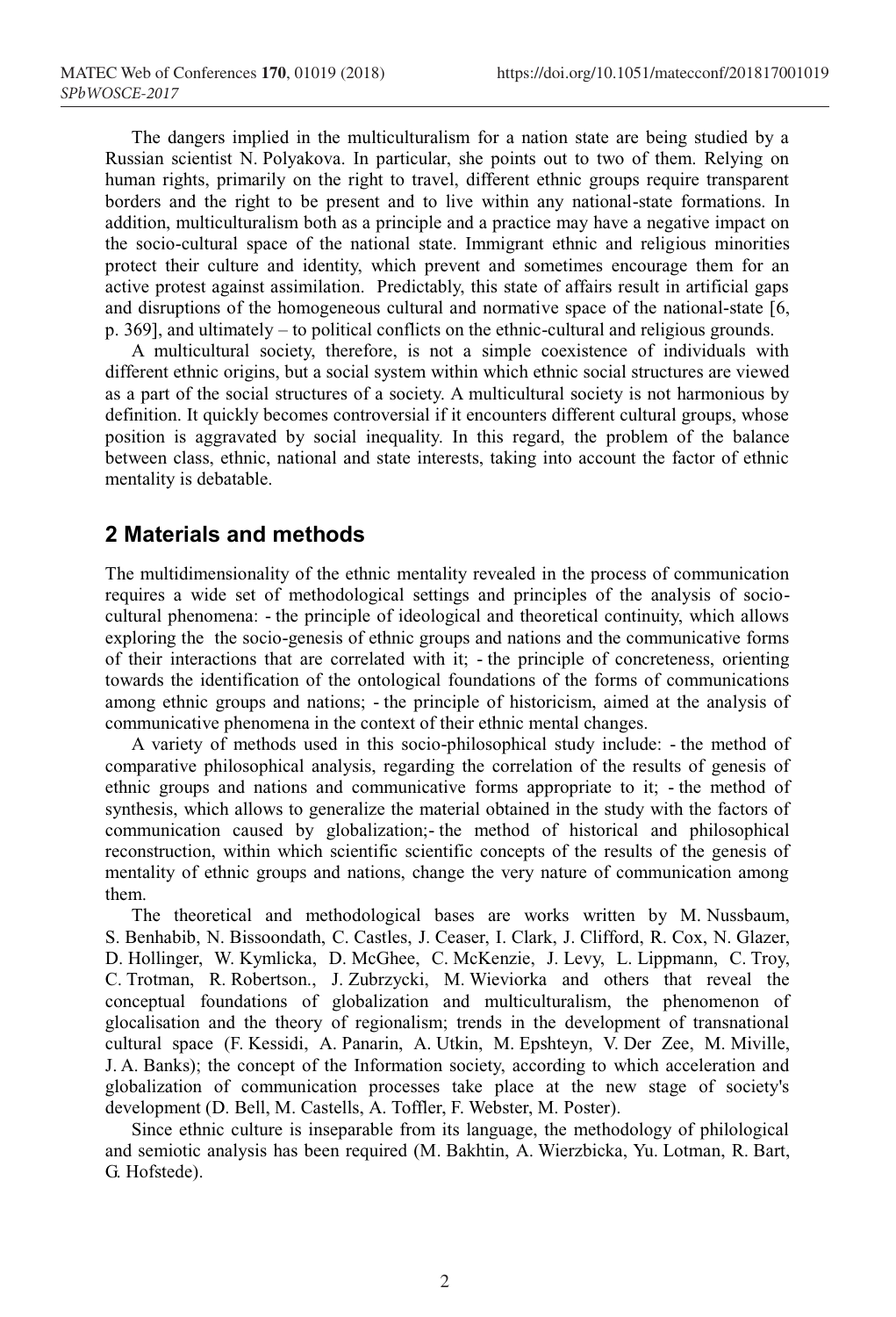# **3 Results**

A long-standing debate of the concepts of "ethnic group" and "nation", features and the mechanism of their formation reveals the exceptional complexity of these phenomena. The main and, to a certain extent, polar views on this problem are the following ones: the nation as a co-citizenship (political, territorial or civilian) and the nation as a form of ethnic existence (ethnonation). The supporters of the former model – constructivists (Е. Gellner, B. Аnderson) – believe that the nation is a community of people, united not so much by the past (the origin and language of community), but by the future – a project of its own existence and the will to its implementation. In this sense, a nation is always a process, not a result of it. The joint plan for the future contributes into the consolidation of people of different origins, races, denominations, alleviates the original ethno-cultural differences, moulds the relative homogeneity of the language. That is, the constructivist model deals with a nation as a result of the implementation of a certain national project developed by a small group of intellectuals. Initially, supporters of this concept state, the idea of the nation arises as a reflection of the needs and conditions of the time. At the same time, the ethnic identity of the population is just a starting point, the foundation and it does not guarantee or determines the emergence of a nation on its basis. If the ethnos is a predominantly culturalspiritual formation, the nation is a political one. The main components of the nation are the historical territory, the political and legal equality of members, the common civil culture and ideology. The transformation of an ethnic group into a nation requires focused efforts. Ethnicity is considered as a concomitant cultural phenomenon that is arranged by the nation's dominant group or set of groups. Subordination of ethnic civilians has been reflected in a number of Western European languages, in which the word "nationality" is derived from the term "nation" referring citizenship (for example, in French - nationalite").

In the "ethnic" or primordialist conception (C. Geertz, A. Smith, Yu. Bromley, L. Gumilyov), the ethnic factor plays the formative role for the nation. A nation is viewed as a community of people, united primarily by their common origin, culture and the mother tongue. Thus, the primary basis of the nation is the ethnos at that stage of sociocivilizational maturity, when it acts as a self-sufficient socio-cultural system and manifests the aspiration for political self-determination. Everything that remains beyond the borders of the nation in the process of its forming turns to be perceived as alien and potentially hostile. The nation withdraws into itself, its own national interests. The ideology of nationbuilding – nationalism emerges. It is understood as a principle that requires the coincidence of political and national (cultural) units. Thus, the supporters of the "ethnic" model view the nation as an ethno-social community, which is characterized by the formed consciousness of its identity and the only unified, national culture. At the same time, the nation is relatively independent, stable and at the same time a dynamic ethnic-social organism, capable for self-reproduction, even if it has not created its own state. However, in this case, the nation has an unfinished structure, since it lacks a political superstructure. At the same time, the formation of a nation is inextricably linked with its sovereignty, the transformation of the nation-ethnos into an independent subject of its own political history. The supporters of the "ethnic" model regard all nations as objectively existing ones which created their own states in their continuous existence (so-called historical nations), and those who survived or endure a break in their development. The latter, having lost their national consciousness, are in a state of peculiar sleep.

Substantial (primordialist) approach to the study of ethnic phenomena and their linguocommunicative component seems to be preferable to constructivist (situational, relativistic, instrumental) one because in the case of the absolutism of constructivist approaches, that is, when ethnicity is seen only as an unsubstantiated grouped constructed function, the subject of the study disappears. At the same time, it must be recognized that, despite all the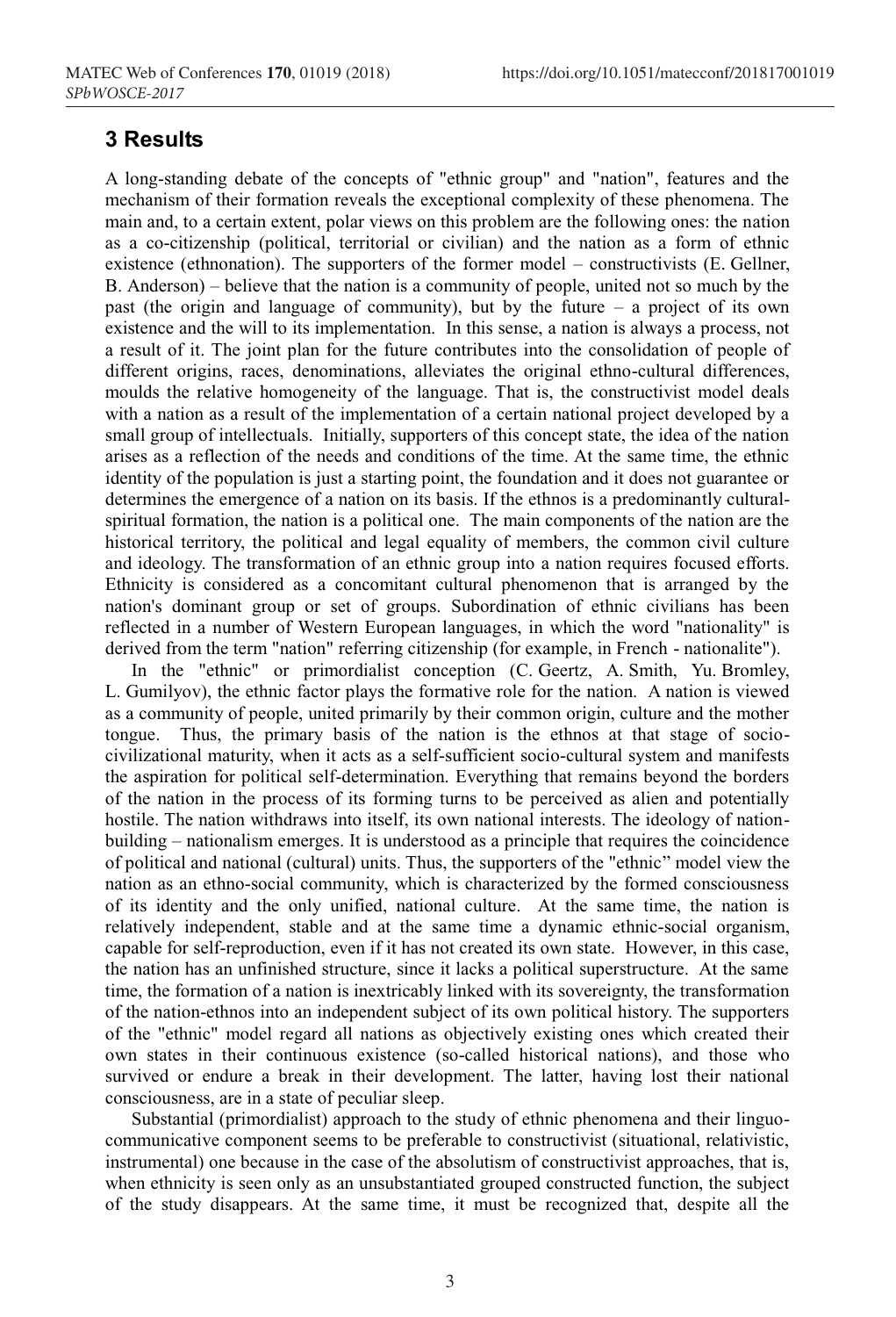apparent opposition, the mentioned approaches need to have common grounds, since they deal with the same social phenomenon, but manifesting in various historical and cultural realities. With the support of the historical approach, let us study the ethnos not as a static state, arbitrarily pulled out of the stream of ethnic history, but as a substantive prerequisite of concrete historical sociality, primary in relation to the social forms embodying it [14].

In the light of the discussing ethnic and national interests, the ambivalent nature of ethnicity and nation should be mentioned. Ethnicity, on the one hand, divides nations and humanity into individuals, but, on the other hand, unites all the people of the same origin (real or imagined) into ethnic communities with common and specific values and interests.

The formation of ethnic interests as a set of specific interests inherent to a particular ethnicity and/or ethnic group is carried out due to its inequality and/or dissimilar place and role in social and political life. Ethnic interests are a real cause of the behaviour and activities of ethnic communities. They are aimed either at preserving and strengthening the existing status or improving it. Ethnic interests in mono-ethnic democratic societies coincide with national interests, whereas in multiethnic and especially multinational states, they may contradict or conflict with.

Nations split the ethnicity and humanity into individuals, and, on the other hand, they unite people, regardless of their ethnic origin, social status and religious beliefs, in ethnosocial political communities at a time. Naturally, there may be certain contradictions and rivalries between the ethnos and the nation, as well as between the ethnicity, the nation, and the state. National interests are not only the sum of interests of different individuals, social or ethnic communities, which constitute the society, rather a generalized reflection of their essential needs and natural set. In democratic mono-ethnic and one-nation states, where political nations have been formed, national interests are considered to be higher than class, ethnic and state interests. They are aimed at achieving the unity and territorial integrity of the state, creating favourable conditions for the development of economic, political and spiritual fields of society's life. In multinational (multiethnic) states, which, moreover, are multiethnic, the intricacies of different interests, and a lot of contradictions and conflicts arise due to the dual position of ethnic groups and nations, which, on the one hand, are subjects of political processes, and on the other hand, are objects of state policy. The method and the ability to regulate ethnocultural contradictions that cause centripetal and centrifugal tendencies in social development, above all, depend on the type of world order.

The well-known statement of S. Huntington declares that the modern world order is based on civilizations: societies that have cultural similarities co-operate with each other; attempts to shift the society from the conditions of one civilization to the context of others are infertile; countries are grouping around the leading or core countries of their civilizations. Consequently, the main thing in intercultural relations, in his opinion, is the awareness of different cultural identities, which coincides with the identity of civilization [3, p. 13]. And if earlier civilizations were separated by time and space, nowadays in the conditions of globalization these obstacles are eliminated. In the XX c. the relationships of civilizations changed. The phase of the unidirectional influence of one civilization on the others was changed with the stage characterized by intense, continuous and diverse relationships among all the civilizations [3, p. 67]. In addition, the author highlights another tendency in the communication of various cultures, which relates to the presence of representatives of non-Western cultures in the West. In this case, the challenge to Western culture comes from emigrants of other civilizations who refuse to assimilate and continue to remain faithful to the spiritual values, customs and culture of their native countries and pass them from generation to generation [3, p. 497]. Such type of a conflict is observed now in the USA, EU countries, as well as in the territories of the former Soviet republics.

Analysing this tendency, J. Habermas distinguishes between "national identity" and "nationalism". He writes that the form of national identity makes it necessary for each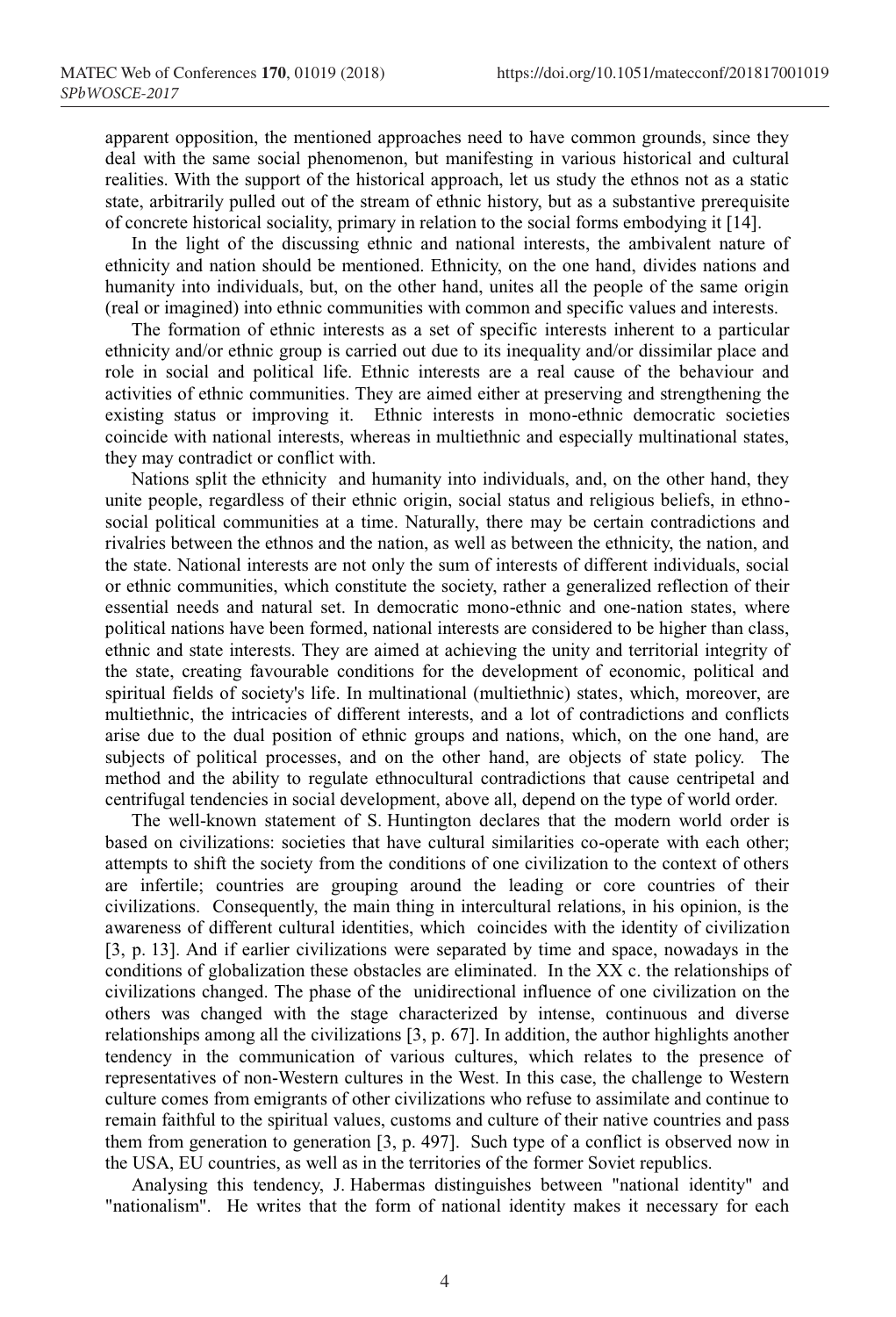nation to be shaped in the state for the sake of gaining its independence. However, there are few states with a nationally homogeneous population. And conquering of national minorities by a national state is a manifestation of nationalism that gives rise to the struggle of these minorities for their rights to national self-determination [4, p. 120]. In our opinion, the author mistakenly identifies the "nation" and "ethnos", because the nation is a sociopolitical entity irrespective of the ethnic composition of citizens, and the ethnos is the bearer of a particular culture (languages, traditions, customs, etc.). But in another work, Y. Habermas notes that the political mobilization of subjects also requires cultural integration of the population hastily summoned for the first time [4, p. 277]. That is, it is already about the need to create a nation of a common culture, which forms the cultural symbols of the people.

Speaking about the cultural identity of an ethnic group, it is important to understand what is consciously accepted by the ethnic community, and what belongs to the unconscious elements of ethnic culture and is lost in the depths of the ages as archetypes of culture discovered for the scientific community by K. Jung. Cultural identity is based on a certain type of mentality that contains both conscious and unconscious cultural codes, defining the integrity of the life of an individual and the community with which the individual identifies himself.

The concept of mentality was developed and continues to be studied in psychology, anthropology, ethnology, philosophy, structural linguistics, etc. Researchers find different content in it, but for all of them it is indispensable that mentality must be derived from the cultural and historical development of each ethnic group: the natural and geographical conditions of its existence, home life, myths, language, beliefs, etc. In modern philosophical literature, mentality is defined as the deep level of collective and individual consciousness, which contains the unconscious; relatively stable set of attitudes and tendencies of an individual or social group to perceive the world in a certain way. Mentality is formed depending on the traditions of culture, social structures and the entire environment of human life, and in its turn forms them, acting as a generative beginning [7, p. 525]. This kind of understanding points to the dialectic nature of the ethnic culture and mentality, since the cultural forms of life of a certain ethnic group arise as a result of quite certain conscious and unconscious components of the mental activity of people in their interaction, and at the same time, cultural forms transform the mentality of this ethnic community.

As follows from the nature of the mental phenomenon, rapid social changes have to turn into archetypes, into unconscious automatisms, to become the content of ethnic mentality. Hence, there is the difference in the pace and rhythm of changes in ideology and mentality: the ideology quickly responds to the slightest changes in the society, affecting the interests of an ethnic or a social group; ethnic mentality is more stable, inactive and conservative due to its genetic conditionality. Therefore, it should be concluded that there is a certain praxeological limitation of its use in the process of social reformation.

So, the adoption and sustainable entry of foreign influences into the culture of the ethnos, even in a fundamentally revised form, or their rejection and oblivion, are the subject to certain laws. And the criterion used here, first of all, is compliance with the "spirit of the people", its ethno-cultural values. In the body of the culture of an ethnos there is always a certain core of stable, inherently unique phenomena, structures and values that are ethnically specific. It is this core that performs the differentiating function (with the help of the antithesis "we – they", the creation of ethnic stereotypes, in a word, by opposing the native community to all the others). But it also plays an ethno-integrating role, uniting the members of the ethnos, even if due to their historical destiny they are scattered throughout the world. In this regard, the mentality is not a property inherent in the individual initially, but the ways of relationships that are formed are fixed only in the course of social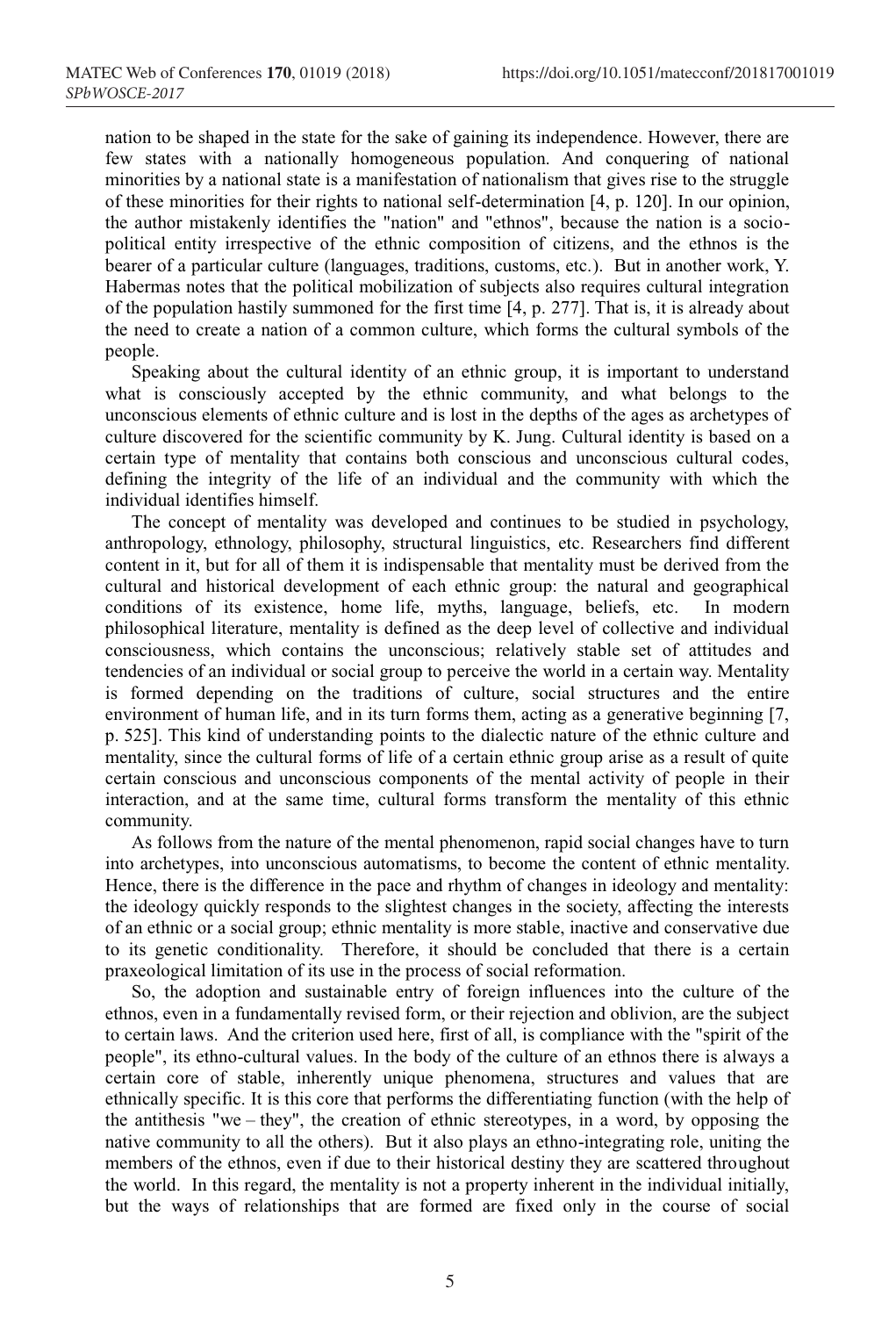interaction both in the environment and the condition of its existence. Here we should especially emphasize the role of historical / mythological knowledge and experience as a system-forming part of social memory (traditions, customs, etc.).

Once crystallized, the mentality is maintained, mutated by social relations. At the same time, the social processes associated with the formation and maintenance of mentality are determined by the social structure. Conversely, the mentality, born due to the interaction of individual consciousness and social structure, reacts to the social system, supporting, optimizing and modifying its main features and characteristics.

Since a language is the most important mode of transmission and way of being mentality, let's find out in which way the mentality of people affects the nature of their communication in multicultural societies.

V. von Humboldt, reflecting the cultural and historical origins of the language of a certain people, showed its place in the culture. In particular, he noted that language is the body of inner being and even this being itself, so step by step it reaches internal clarity and external incarnation. With all the subtleties of its roots, it has grown up with the force of the national spirit, and the stronger the influence of the spirit on the language, the more regular and richer the development of the latter is. In all its interweaving, it is a product of the language consciousness of the nation, and therefore the basic questions of the origin and inner life of the language could be answered by appealing to the spiritual force and national force and national identity [8, p. 47]. And despite the fact that von Humboldt does not use the word "mentality," in fact, he means it when he speaks of "the spirit of the people", "the linguistic consciousness of the people," their "spiritual strength and national identity." It follows from the above passage that the thinker considered the language of the people (and in his writings, the words "people" and "nation" are used synonymously) by the quintessence of its identity, and in our terms, the mentality of the people.

However, ethnic identity, mentality imposes a certain framework on language connected with that aspects of mentality, in particular, with the mental composition, the temperament of the people, the symbols underlying the system of his spiritual values, in particular myths and religious beliefs, traditions, etc., to which the imprint of the naturalgeographical and living conditions of his life is imposed. Mentality forms a specific type of ethnic culture. As Ukrainian philosophers S. Krymskiy and Yu. Pavlenko state, culture is primarily a worldview self-expression of the ethno-historical community of people, which reflects the specific conditions of the existence of this collective in the form of traditions, persistent value orientations and normative patterns of thinking and behaviour of people [9, p. 170]. And all these components of mentality to a certain extent are expressed by the linguistic means of an ethnic group.

Every language community uses certain means of communication: languages, their dialects, jargons, and stylistic varieties of a language. Any such tool can be called a code. In the most general sense, a code is a means of communication: natural languages and artificial languages (Esperanto, machine language, Morse code, marine flag signalling, etc.). Along with the term code the term subcode (territorial dialect, urban koine, pidgin, lingua franca, etc.) is used. The term subcode denotes a variety, a subsystem of some common code, a communication tool of a smaller size, a narrower scope of use, and a smaller set of functions than the code. The totality of codes and subcodes, historically developed and used in this ethno-linguistic community and located with each other in the relationship of functional complementarity, is called the lingo-communicative system of this community. Each of the codes and subcodes that make up a social-communicative system has its functions that do not overlap with the functions of other codes and subcodes, thus they all complement each other in functions. In a multilingual society, a linguistic-communicative system is formed by different languages, and communicative functions are distributed among them.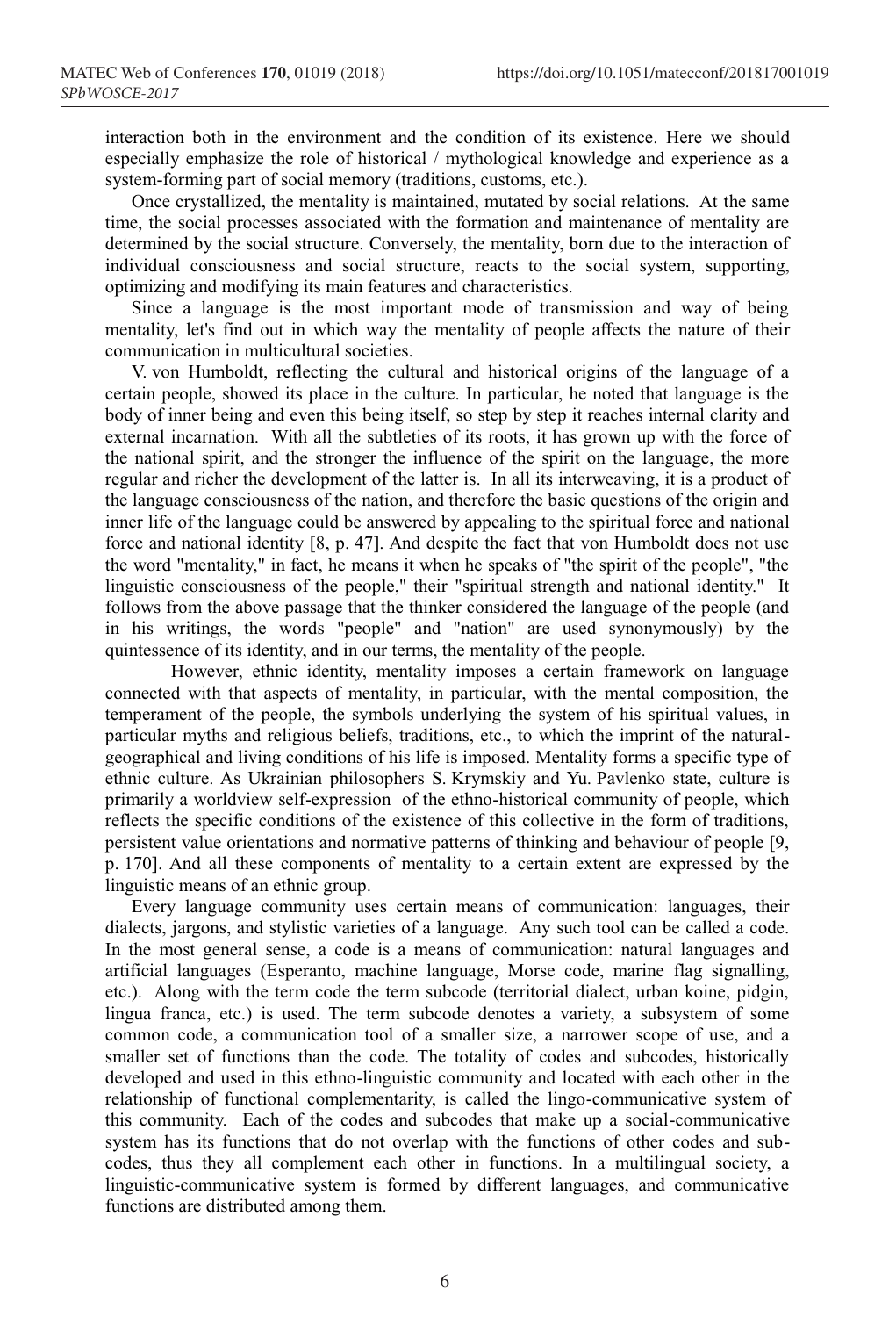The main subsystems of communicative ethnocultural space, understood as a historically formed ethno-socio-linguistic community, characterized by relatively stable and regular internal communication links and territorial localization, are the regulated as well as non-regulated areas of communication.

The first subsystem (language policy) satisfies ideological needs with auto-censorship (control) and serves as the "censored" communicative sphere. To propagate the concept of "a single state – a single nation – the only national language", one of the autochthonous languages is cultivated to suppress the sprouts of ethnonationalism and regionalism, with the help of which cultural and political unity and metaethnopolitical community are created.

The history of Western European culture shows that most countries have chosen the languages of the former metropolises as the language of official communication and as an ideal means of communication both within the country and in communication with the whole world, since they are more universal in comparison with their domestic languages. Therefore, nowadays many scientists pay much attention to the problems of the development of these languages, not only within countries, but also beyond their borders. It is known that functioning and developing in new conditions very different from the original sociocultural ones, they differ a bit from metropolitan standards and develop in the former colonies along a slightly different path than at home.

Sometimes the language of any minority is recognized as the second state language, but more often it is used only at home, in the church and in private schools. The nomination of the autochthonous language for dominant positions is hampered by its "unpreparedness" for the role of the official language, the language of school instruction, science and technology. The linguistic unpreparedness of these language is largely due to their direct suppression or relegation to the role of everyday colloquial languages in the period of colonialism as a result of the wide use of the languages of metropolitan countries, and requires the adoption of linguistic measures for their accelerated development and enrichment.

The second subsystem of everyday communication is marked by the lack of autocensorship, that is, linguistic self-control and it serves the usual "spoken language". It forms a sphere of everyday communication, which includes a personal or personally oriented discourse, which implies that the speaker acts as a personality, with all his/ her personal characteristics and peculiarities.

As it has been already mentioned, the codes (languages) and subcodes (dialects, styles) that make up the social and communicative system are functionally distributed. This means that the same contingent of speakers who make up a given language community, owning a common set of communication tools, uses them depending on the conditions of communication. In other words, according to the sphere of communication, the speaker switches from one language medium to another.

A similar picture is observed in those societies that use two or more languages. The most typical situation is the usage of two or more languages by communicators within the administrative-political region (country), i.e. the situation of bilingualism (polylinguism).

Bilingual people are those who speak two or more languages depending on the conditions of communication. For example, one language is used in an official setting in the presence of the authorities, while another one is used in everyday life contact with family members and neighbours. And in this case, you can talk about switching from one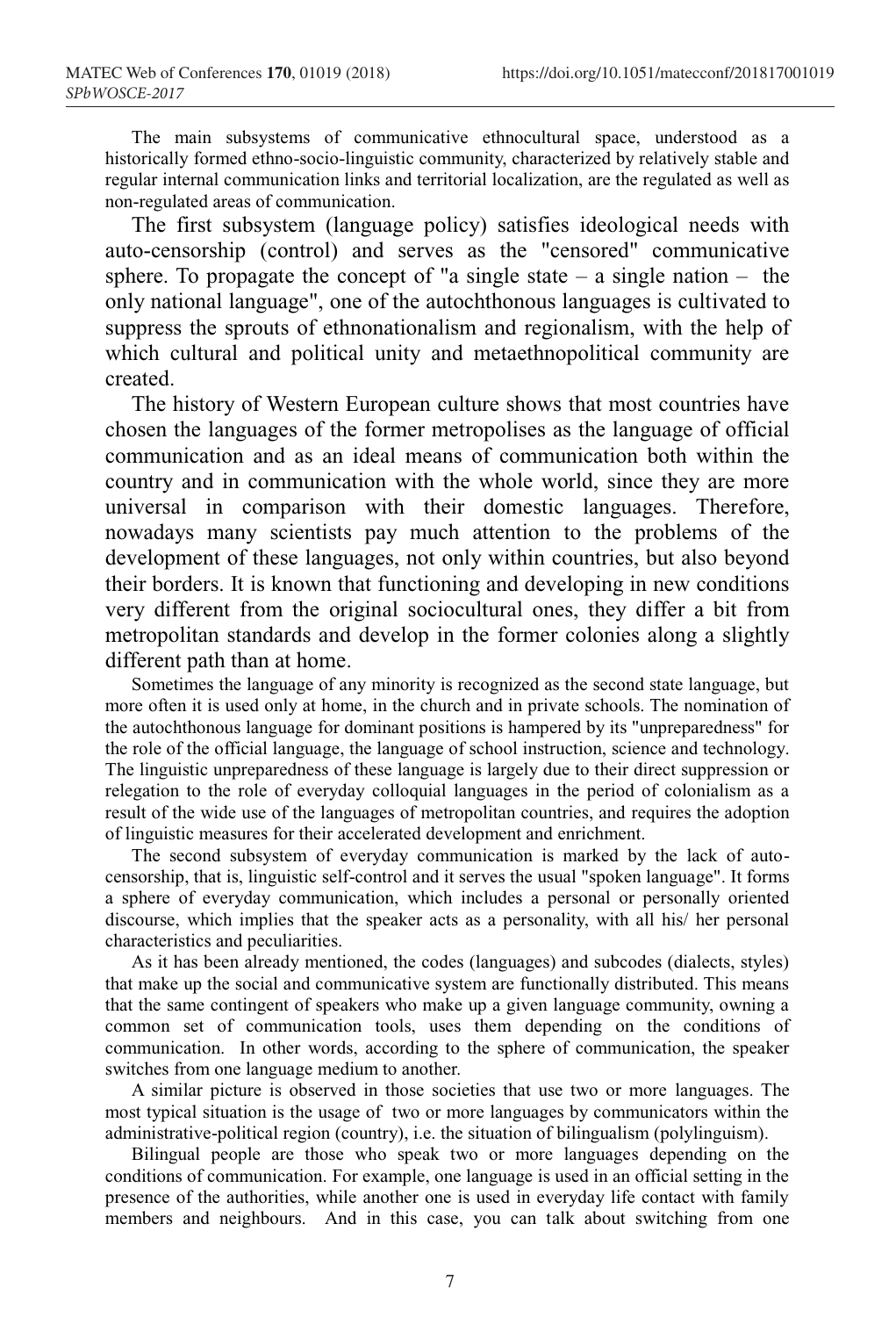language (code) to another (code). Switching codes in the speech of bilinguals is motivated; although there is a mixture of codes that is not motivated. The boundary of codes can be traced within a word combination.

Switching of codes is the transition of a communicant in the process of communication from one language (dialect, style) to another, depending on the communication conditions. The mechanisms of code switching provide mutual understanding between people and the relative comfort of the process of speech communication. On the contrary, the inability of an individual to vary his communication depending on his conditions, adherence to only one code (or subcode) is perceived as an anomaly and can lead to communicative conflicts.

The problem of integration of ethnic cultures is substantially updated in the migration processes of a significant part of ethnic groups in a different cultural environment. On the one hand, in search of a better fate, migrants seek to adapt to the cultural realities of their new social settings, and, on the other hand, almost at a subconscious level, migrants tend to keep the cultural forms of their ethnic group (language, customs, traditions, ceremonies, beliefs, clothing, etc.) to maintain spiritual unity with their community. This dichotomy of adapting migrants to new environments causes many obstacles of both objective and subjective nature, which causes confrontation between migrants and the local population of a given country. The collision of irreconcilable mentalities, whose roots are in the difference in the ways of life of their carriers lies at the heart of almost all types of confrontation - political, religious, linguistic, social and everyday [11, p. 32]. Conflicts on the interethnic, intercultural grounds, in our opinion, lie in the plane of inequality of the value-semantic fields of ethnic cultures, and hence, the inability to perceive the values of another culture on the emotional level of mentality and to accept them at a rational level.

Most often, ethnic stereotypes, produced during a long period of vital activity of a certain people, become ethnically sterile on the way of understanding between representatives of different ethnic groups. They are the standardization of representations of the majority of a certain ethnic group about representatives of another or their own ethnic group, in which generalization and hyperbolization of certain elements of the mentality of the corresponding ethnic groups takes place. As L. Krysin rightly states, in such cases the objects of evaluation may be national customs and traditions, models of everyday behaviour, features of a national character, peculiarities of anatomy, speech, etc. [12, p. 451]. The most vividly ethno-stereotypes are manifested in intercultural communication through everyday speech in which language expressions are deliberately or unconsciously used, in which both a positive or a negative attitude are expressed towards representatives of certain ethnic groups.

As it has been already noted above, globalization intensifies the migration processes in the world, which complicates everyday life in multicultural societies. As a rule, Western countries become polycultural. On the one hand, the inhabitants of the former colonies of these countries migrate here because they can communicate in English, French, Italian and other Indo-European languages learned during the rather long colonization of their countries. On the other hand, representatives of Eastern European countries after the collapse of the Soviet Union and the socialist camp migrate here, often illegally, in search of higher earnings and better living conditions. The migrants carry not only ethnic stereotypes with them, but also the desire to preserve their ethnic identity, often associated with a particular religion. In such multicultural societies, the problem of mutual tolerance is rather acute, because in one place or another, with the slightest misunderstanding, there are interethnic, intercultural encounters with the perspective of the usage of weapons. And since the basis of ethnostereotypes is, as K. Jung notes correctly, "archetypal forms that are based on instincts and express them" [13, p. 83], they are rarely perceived by their carriers, because they have the very "psychic" (K. Jung) representatives of each ethnic group. That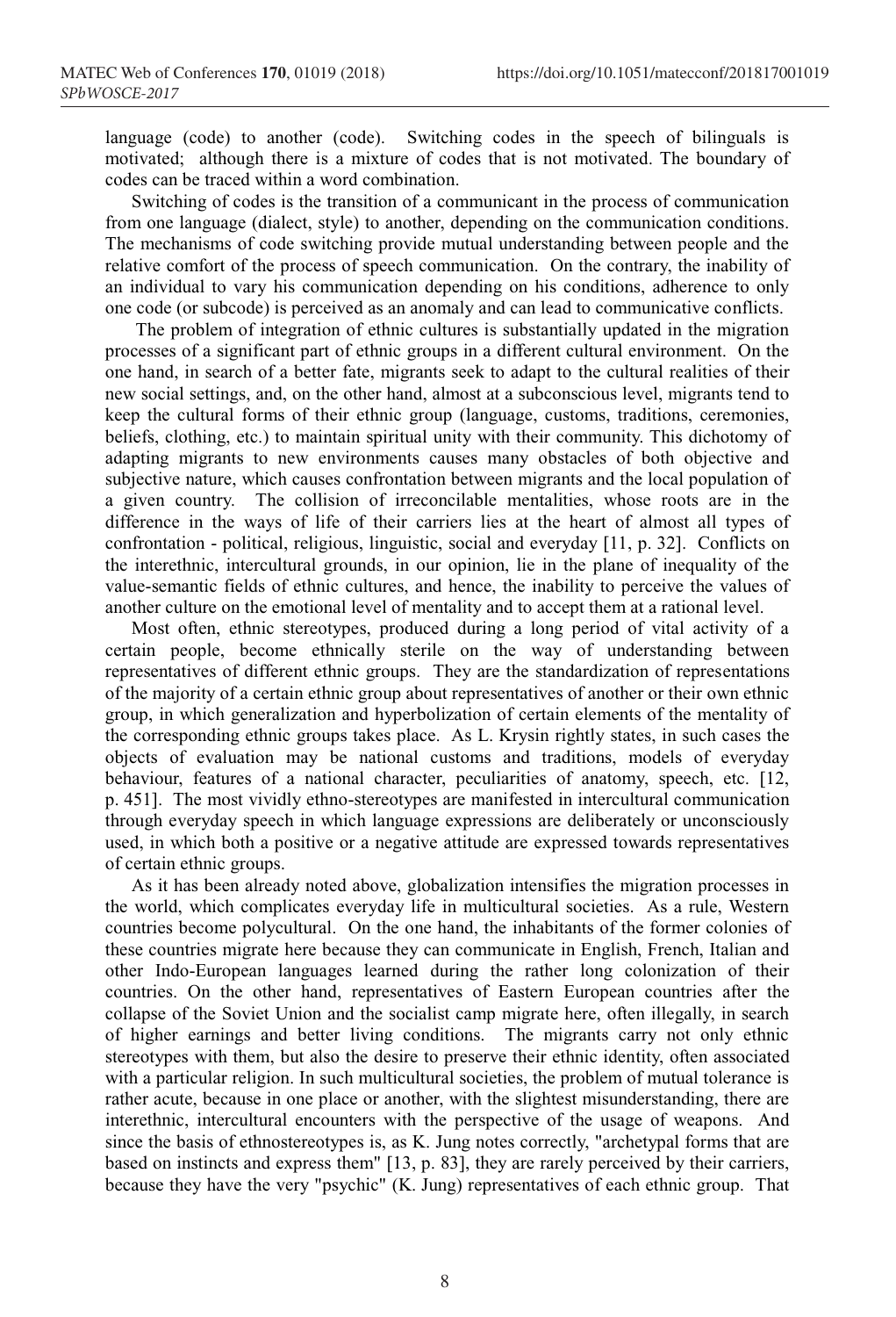is why they are least exposed in everyday intercultural communication, and therefore - in preventing social conflicts on an ethnic basis.

However, many researchers of language and intercultural communication point out not only the difference between ethnic languages and cultures, but also the commonality of language and cultural forms of different peoples. The first includes categories declaring the most common, attributive characteristics of objects included in human activity. They act as the basic structures of human consciousness and are universal in nature, since any objects (natural and social), including symbolic objects of thought, can become objects of activity. But apart from them, special types of categories are formed and they function in the historical development of culture, through which the definitions of a person as the subject of an activity, the structure of his/ her communication, his/ her relation to other people and society as a whole, the goals and values of social life are expressed. They form the second block of universals of culture. Between these blocks of universal culture there is a mutual correlation, which expresses the relationship between subject-object and subject-subject relationships of human life activity.

Interethnic communication requires the use of a single language common to communicants. Otherwise, there is a high probability of communicative misunderstanding. The earliest mention of a single language refers to an ancient society. Thus, the Stoic philosophers dreamed of a utopian city-state of Ouranopolis, where all the inhabitants would speak in a special artificial language.

While considering the choice of the principle of linguo-cultural acculturation, attention should be paid to the law of the competition of languages: the development of language depends on the political, demographic, military and economic power of the people who speak it. The current position of languages in the world system is also determined by the relationship of power. Domination of a specific language is never established on its own, because of its special merits, but is the result of political will at different levels: global, regional and national-state.

Today, it is not the territorial position that is important for the interaction of languages, but the access to information technologies, as well as the level of information and technology competence of communicants. There are more and more opportunities to overcome the language barriers. Modern culture is often called "screen culture", which replaced oral and written one. A new stage of development of civilization, becoming "civilization of vision ", "screen civilization", linked with the latest discoveries in the field of communication technologies that most directly affect the nature of the reproduction of culture, methods of its transition. For example, one of the features of electronic communication, which is possible due to the increase in the productivity of communication devices, is "multimodality". Multimodality implies the simultaneous use in communication of means of different semiotic systems. The multimodal communicative process includes two components: verbal (natural language, speech) and non-verbal (other sign systems – auditory, visual, etc.) codes.

The combination of the verbal code with codes of other semiotic systems speeds up and increases the effectiveness of communication, since the information and pragmatic capacity of non-verbal means is higher than that of verbal ones. Multimodality is especially important in the context of multilingual communication, allowing it is much easier to overcome the language barriers, because a variety of paralinguistic elements, visual and audio images provide a better understanding of interlocutors from different countries.

The impact of modern Information-Communication Technologies on communicative practice is expressed as the reduction of the lexical fund, the simplification of grammar and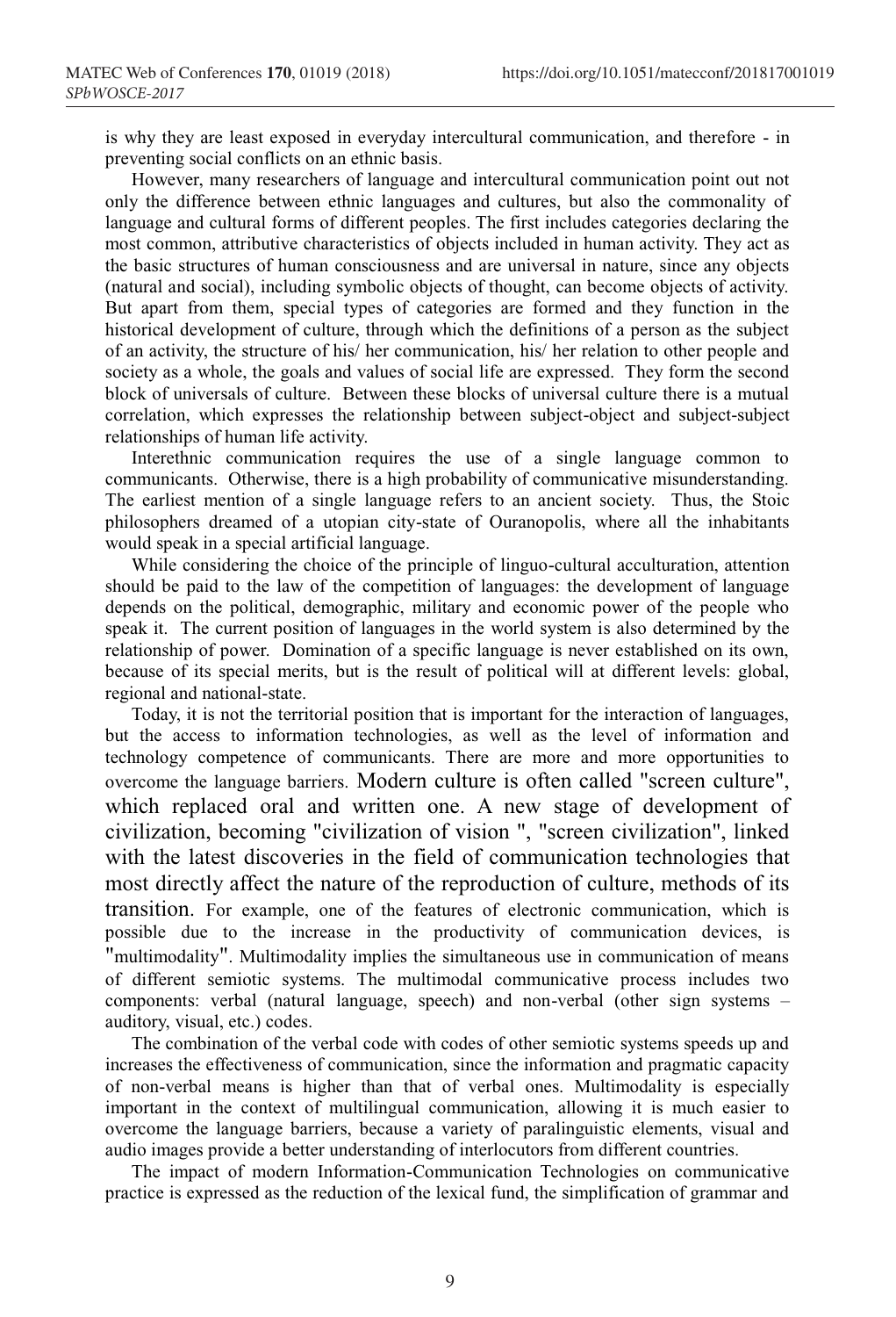the increase in the share of emotional content of the statements compared to the proportion of rational content, as well as the vulgarization of speech.

At the same time, in the cultural space of the Network artificial words and expressions are created, which seem to have a basis in natural languages. On the one hand, these artificially created means are used with metaphorical meanings, and on the other, they deliberately transform the form of these words and expressions by breaking the spelling. Sometimes this leads to the emergence of new genre-stylistic hybrids such as "infotehnament", "infomerization", or educatainment. The use of artificial machine language, which requires the unification of linguistic units and the content of the words of the computer language, leads to the transformation of not only speech, but also its functions in the process of using the computer as a means of communication. M. Derry in this context rightly notes that in cyberculture the computer managed to destroy the traditional distance between a word and a deed, because words read on the computer screen not only inform but rather provoke actions [2, p. 93].

In the conditions of globalization of almost all spheres of social life, the common principles of the cultures of the peoples contribute to the mutual understanding of people belonging to different ethnic groups. But at the same time in these processes it is important to understand not only the "constellation of opportunities of ethnic unity, but also the situation of impossibility. After all, if ethnic conflicts affect the archetypal level of mentality of certain peoples, then, in any case, they should not be reduced, but to breed (that is, to seek their autonomy). And, conversely, in political or social conflicts of ethnic groups with solid experience of coexistence, one can hope to overcome any differences on the road to their integration" [1, p. 212].

## **4 Discussion**

In the context of mobility increase of the population from economically depressed countries there is growing cultural differentiation of people within most modern urbanized multicultural communities. Both lead to a constant transformation of models and concepts of the policy of managing cultural diversity, as well as taking into account the interests of many of its subjects. These circumstances require an active search by the world scientific community for scientific approaches to conceptualization of new processes of linguistic and cultural diversity. That will allow them to work out the concept of maintaining a balance between the imperatives of openness, development and security, taking into account the specifics of the ethno-mental features of various socio-cultural entities.

# **5 Conclusion**

Ethnic mentality as the nucleus of stable, inherently unique phenomena, structures and values consolidate ethnophores into one social integrity at all stages of the development of communities of socio-ethnic series. Since the language is the most important mode of transmission and way of being of mentality, language tools play a significant role in intercultural interaction. It contributes into the processes of ethno-differentiation and ethnointegration.

The realities of the globalized world are encouraging both representatives of the dominant ethnic groups, and immigrants, representatives of other ethnic groups, to produce new forms of intercultural communication in the common space of life. These forms, on the one hand, promote the preservation of ethno-linguistic identity and, on the other, ethnolinguistic unification. Bi / polylingvism plays a special role in the formation of new forms of interethnic interaction. Although it does not narrow the distance between different ethno